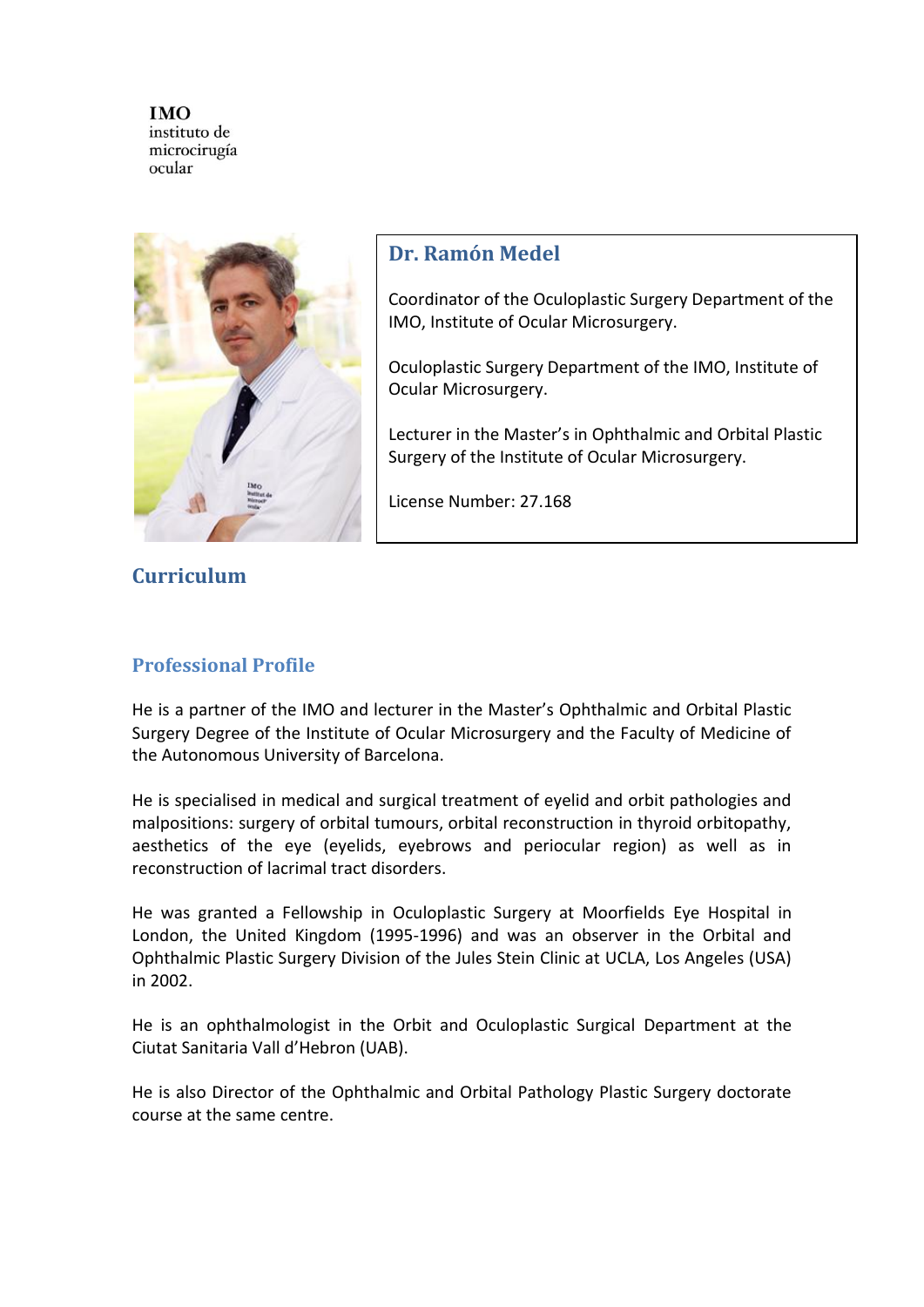#### **Affiliations**

He was president of the Spanish Ophthalmic and Orbital Plastic Surgery Society, SECPOO, 2007-2011

Full member of the European Society of Ophthalmic Plastic and Reconstructive Surgery, ESOPRS

Member of the American Academy of Ophthalmology, AAO

Member of the Pan-American Association of Ophthalmology, PAAO

Member of the Spanish Society of Ophthalmology, SEO

Member of the Member of the Catalan Society of Ophthalmology, SCO

Member of the Spanish Ophthalmic and Orbital Plastic Surgery Society, SECPOO

### **Publications**

Some of his most recent publications are:

**Medel R.**, Vasquez L. , Fernandez J, Huguet P, Pamias J. [Giant Blue Nevus:](http://www.ncbi.nlm.nih.gov/pubmed/26121271) [A New](http://www.ncbi.nlm.nih.gov/pubmed/26121271)  Association to Nevus of Ota.Orbit. 2015 Jun 29:1-6.

**Medel R**., Alonso T, Pelaez F, Vasquez L. [Periumbilical fat auto-graft associated to a](http://www.ncbi.nlm.nih.gov/pubmed/27322024)  [porous orbital implant for socket reconstruction after enucleation.](http://www.ncbi.nlm.nih.gov/pubmed/27322024) Orbit. 2016 Aug;35(4):181-6. doi: 10.1080/01676830.2016.1176206. Epub 2016 Jun 20.

Hristodulopulos V, **Medel R.** [Intramuscular Lipoma of Superior Rectus Muscle.O](https://www.ncbi.nlm.nih.gov/pubmed/25029341)phthal Plast Reconstr Surg. 2016 May-Jun;32(3):e52-5. doi: 10.1097/IOP.0000000000000230.

**Medel R,** Vásquez LM. *Basic concepts in orbital examination.* Eds. "ESASO course series, Vol.5. Orbital Surgery" Karger. Suiza. 2014

**Medel R,** Vásquez LM, Wolley Dod Charlotte. *Early Frontalis Flap Surgery as First Option to Correct Congenital Ptosis with Poor Levator Function*. Orbit, Published Online 3 March 2014. ISSN: 0167-6830.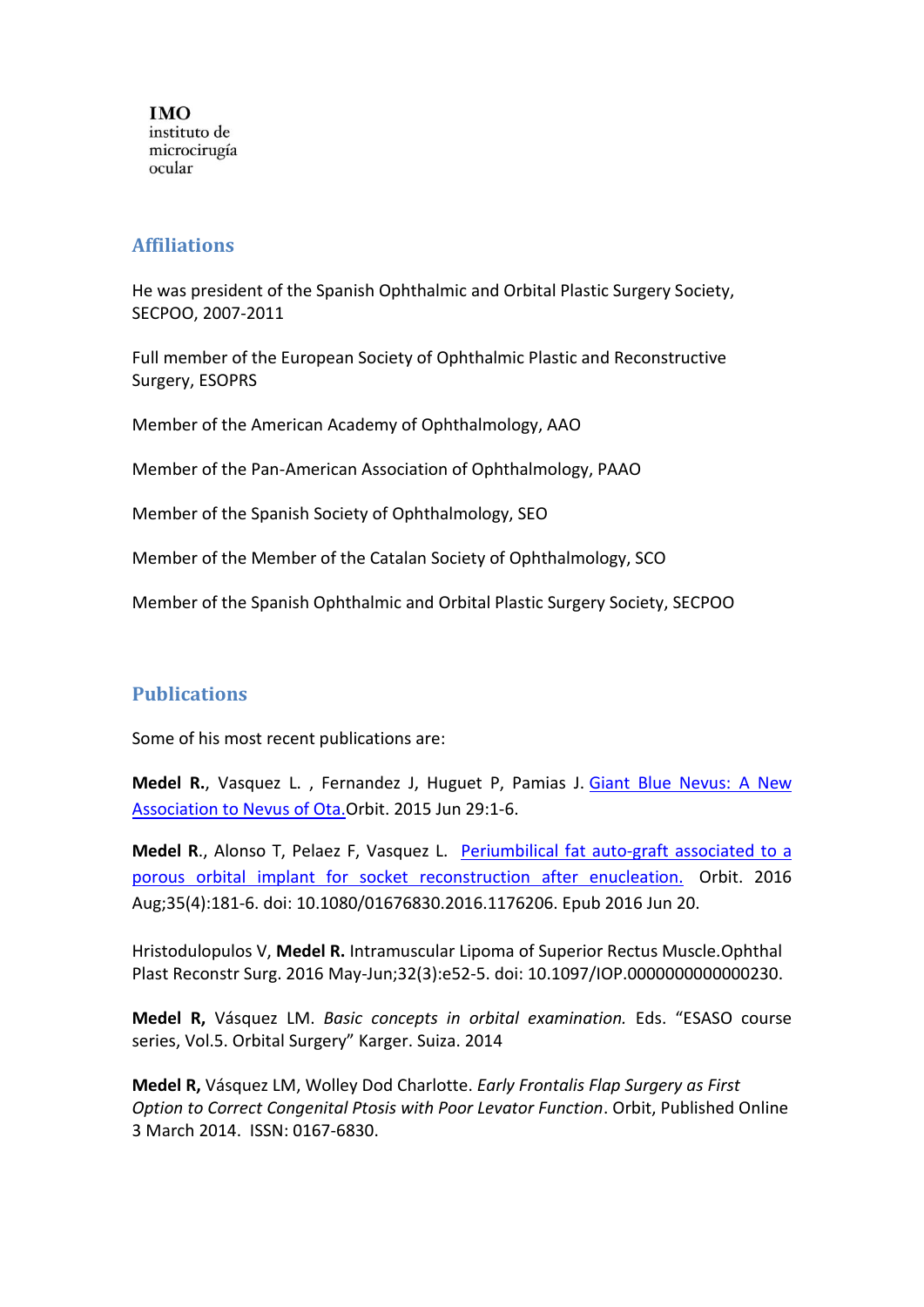**Medel R,** Vásquez LM. *Lagophthalmos after facial palsy: current therapeutic options.* S. Karger AG, Basel. Ophthalmic Res. 2014; 52(4):165-9. doi: 10.1159/000365519. Epub 2014 Oct 18.

**Medel R,** Hristodulopulos V, Vásquez LM. *Fat transposition with a single subdermal stitch for the treatment of deep tear trough.* [Orbit.](http://www.ncbi.nlm.nih.gov/pubmed/25207455) 2014 Dec; 33(6):406-11. doi: 10.3109/01676830.2014.949787. Epub 2014 Sep 10.

**Medel R,** Vásquez LM. *Periumbilical fat graft: a new resource to replace large volume in the orbit.* [Orbit.](http://www.ncbi.nlm.nih.gov/pubmed/24959811) 2014 Oct;33(5):326-30. doi: 10.3109/01676830.2013.879904. Epub 2014 Jun 24.

**Medel R,** Hristodulopulos V, Mazzarella S, Arrondo E. *Upper eyelid tarsoconjunctival flap for the treatment of Ahmed valve plate exposure.* J Glaucoma. 2014 Oct-Nov; 23(8):579-81. doi: 10.1097/IJG.0000000000000079.

[García Vilaro M,](http://www.ncbi.nlm.nih.gov/pubmed?term=Garcia%20Vilaro%20M%5BAuthor%5D&cauthor=true&cauthor_uid=23406657) [Vásquez LM](http://www.ncbi.nlm.nih.gov/pubmed?term=V%C3%A1squez%20L%5BAuthor%5D&cauthor=true&cauthor_uid=23406657), [Marin A,](http://www.ncbi.nlm.nih.gov/pubmed?term=Marin%20A%5BAuthor%5D&cauthor=true&cauthor_uid=23406657) [Burés A,](http://www.ncbi.nlm.nih.gov/pubmed?term=Bur%C3%A9s%20A%5BAuthor%5D&cauthor=true&cauthor_uid=23406657) **[Medel R.](http://www.ncbi.nlm.nih.gov/pubmed?term=Medel%20R%5BAuthor%5D&cauthor=true&cauthor_uid=23406657)** *Thermal damage influences endonasal dacryocystorhinostomy success.* Ophthalmic Res. February 2013, 9;49 (4):209-214.

Cunniffe MG, Medel R, González-Candial M. Topical antiglaucoma treatment with prostaglandin analogues may precipitate meibomian gland disease. Ophthal Plast Reconstr Surg. 2011 Sep-Oct; 27(5):e128-9.

Tondo M, Gámez J, Gutiérrez-Rivas E, Medel R, Martorell L. Genotype and phenotype study of 34 Spanish patients diagnosed with oculopharyngeal muscular dystrophy. J Neurol. 2012 Aug; 259(8):1546-52.

Vásquez LM, Alonso T, Medel R. Direct frontalis flap with and without levator pulley for correction of severe ptosis with poor levator function in the same patient. Orbit. 2012 Apr; 31(2):102-6.

#### **Conferences and courses**

**Medel R.** (2016) Speaker. 1) Treatment of ptosis with poor function of the levator, within ocular and orbital plastic surgery / lacrimal tract ocular plastic surgery 2) Transconjunctival midface lift. In the treatment of lower eyelid retraction, within ocular and orbital plastic surgery / lacrimal tract ocular plastic surgery. USP Ophthalmology Conference 2016. Saõ Paulo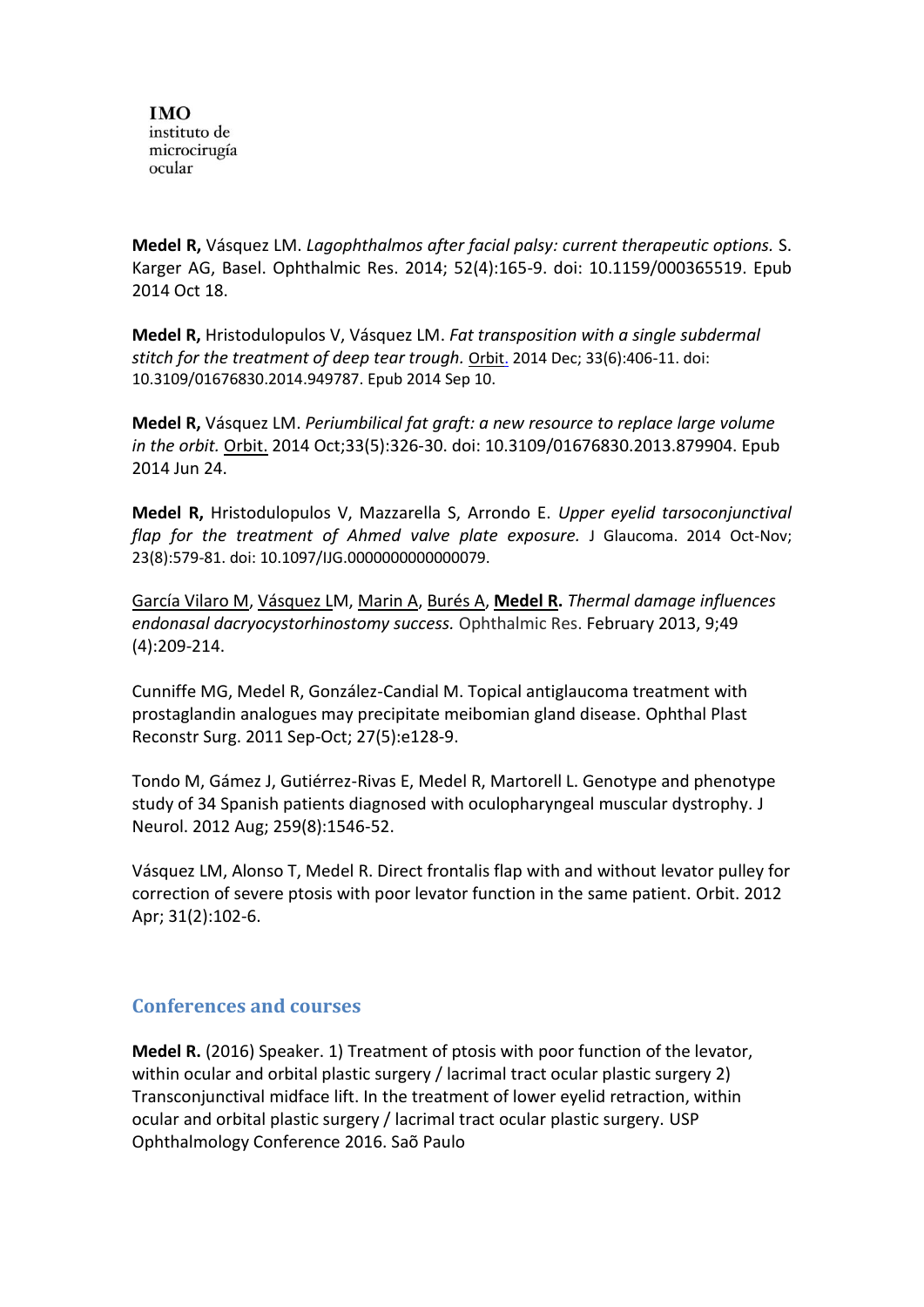**Medel R.** (2016) 1) Surgeon. Cirurgias ao vivo. Cirurgia oculoplástica. 2) Speaker. 1. Cirurgia oculoplástica – sua abragência da CPF 2. Complicações da blefaroplastia. O que fazer 3. Minha historia, dificuldades, como me promovo e minha mensagem. 2nd Facial Plastic Surgery Workshop. Porto Alegre

**Medel R.** (2016) Speaker. 1) Gravis: Descompressao de Órbita e Retraçao Palpebral 2) Ptose Palpebral 3) Blefaroplastia Transcojuntival + trasposiçao de gordua + Zigomática. 5th International Ocular Plastic Surgery Course. Curitiba

**Medel R.** (2016) Speaker. Aesthetic. Palpebro-malar suspension technique. 4th International Course of Orbitoplastic Surgery. Praiano

**Medel R.** (2016) 1) Surgeon. 1 ora in sala operatoria con R. Medel. 2) Comentarios. en 1 ora in sala operatoria con G. Botti. 3) Moderator. Case Report in collaborazione con OJOP.LAST. 4) Speaker. Ptosi palpebrale miogena e neurogena. 8th International Ophthalmic and Ophthalmoplastic Training Courses. Elba

**Medel R.** (2016) Speaker. Masterclass Palpebre e dintorni. La chirurgia estetica orbitopalpebrale. Punto di vista del Chirurgo Oftalmoplastico. 65th SICPRE National Congress. Turin

**Medel R.** (2016) Surgeon. Unilateral ptosis with poor levator function: Operate on one or both sides? Bilateral Surgery. 35th ESOPRS Annual Meeting. Athens

**Medel R.** (2016) Speaker. Round table III: Frontalis suspension. 44th Canary Island Ophthalmology Society Conference. Gran Canaria

**Medel R.** (2016) Speaker. 1) Anophthalmic cavity and ocular prosthesis: Dermal-fat graft 2) Interviews with experts: Eyelid ptosis. 26th Spanish Society of Oculoplastic and Orbital Surgery Conference (SECPOO). Bilbao

**Medel R.** (2016) Speaker and surgeon. 1st In-Vivo Oculoplastic Surgery Course. Hospital Virgen de las Nieves and H.A.R. de Guadix. Granada

**Medel R.** (2016) Speaker. 1) Ptosis surgery: reinsertion-resection and levator 2) Facial palsies: 1st/subsequent actions. 4th International Oculoplasty Course. Vigo

**Medel R.** (2016) Speaker. 1) Opening remarks 2) Basic concepts in orbital decompression. Orbital, Lacrimal & Ophthalmic Plastic Surgery ESASO Module. European School of Advanced Studies in Ophthalmology. La Valeta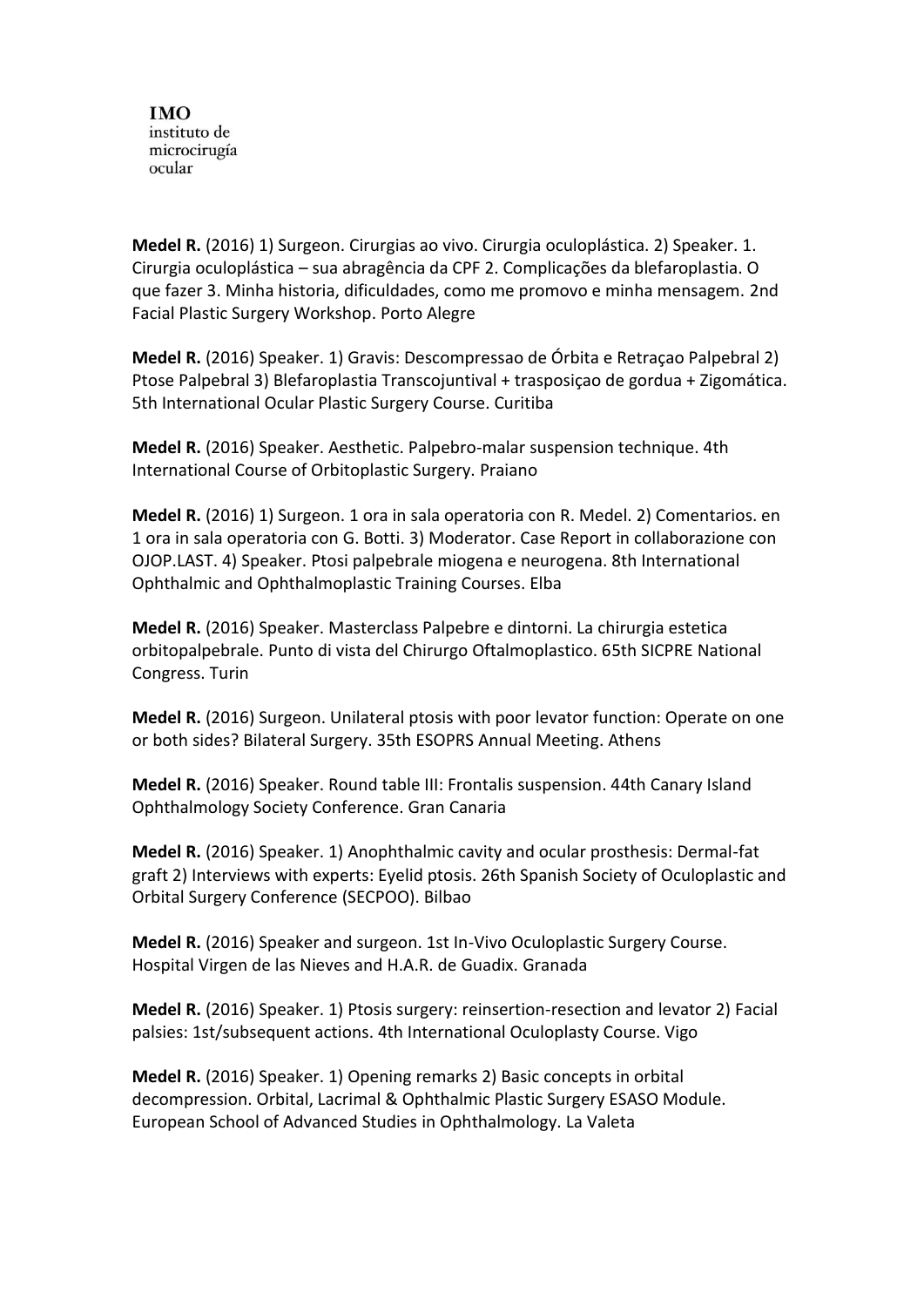**Medel R.** (2015) Moderator. Practical oculoplasty round table: orientation and management of eyelid disorders. 46th Catalan Ophthalmology Society Conference. Barcelona

**Medel R.** (2015) Speaker. 1) Madame Butterfly 2) Lower blepharoplasty 3) Ptosis surgery with frontalis muscle flap. 1st Oculoplastic Surgery Course at 12 de Octubre Hospital. Madrid

**Medel R.** (2015) 1) Surgeon. Corso di base in Live Surgery Chirurgia Oftalmoplastica e Ringiovanimento del Viso: Ptosi Acquisita OO. 2) Speaker 1. La chirurgia estetica perioculare 2. Atelier Trattamenti su pazienti: Tossina Botulinica, Filler, Laser Co2 (Siringomi; Esito Xantelasmi inferiori e Ringiovanimento perioculare), Radiofrequenza, Ossigeno. 7th International Ophthalmic & Ophthalmoplastic Training Courses (OOT Courses). Acireale

**Medel R.** (2015) Speaker. 1) Frontalis flap for correction of ptosis with poor function of the levator muscle 2) Lacrimal gland tumours 3) Endoscopic DCR 4) Midface lift. 8th International Ophthalmology Conference. Medellín

**Medel R.** (2015) 1) Moderator. Pre-Meeting Course: Pearls and controversies in orbital, lacrimal and ophthalmic plastic surgery. 2) Speaker. Role of frontalis muscle flap in ptosis correction. Analysis and case scenario. 34th ESOPRS Meeting. Brussels

**Medel R.** (2015) Speaker. 1) Orbital inflammation. Refresher on diagnostic and therapeutic management 2) Refresher on diagnostic and surgical management of eyelid tumours 3) Lecture. Treatment basics for lacrimal gland tumours. 25th SECPOO Conference. Salamanca

**Medel R.** (2015) Speaker. 1) Practical training: Cadaver dissection 2) Midface lifting. Lower lid retraction 3) Basic concepts in orbital decompression. Orbital, lacrimal & ophthalmic plastic surgery ESASO Module. European School for Advanced Studies in Ophthalmology. La Valeta

**Medel R.** (2014) 1) Speaker. Tear ducts: Adult dacryo- cystitis. Endonasal DCR. 2) Speaker. Eyelid aesthetics and cosmetics: Eyebrow ptosis. 2014 La Arruzafa Forum. Cordoba.

**Medel R.** (2014) 1) Speaker. Eyelids: Front flap in pto- sis 2) Speaker. Cosmetics: Midface Lifting. Oculoplas- tics Without Borders. Congress of the Pan American Society Oculoplastics and the Mexican Association of Orbit, Eyelid and Tear Duct Surgery. Cancun.